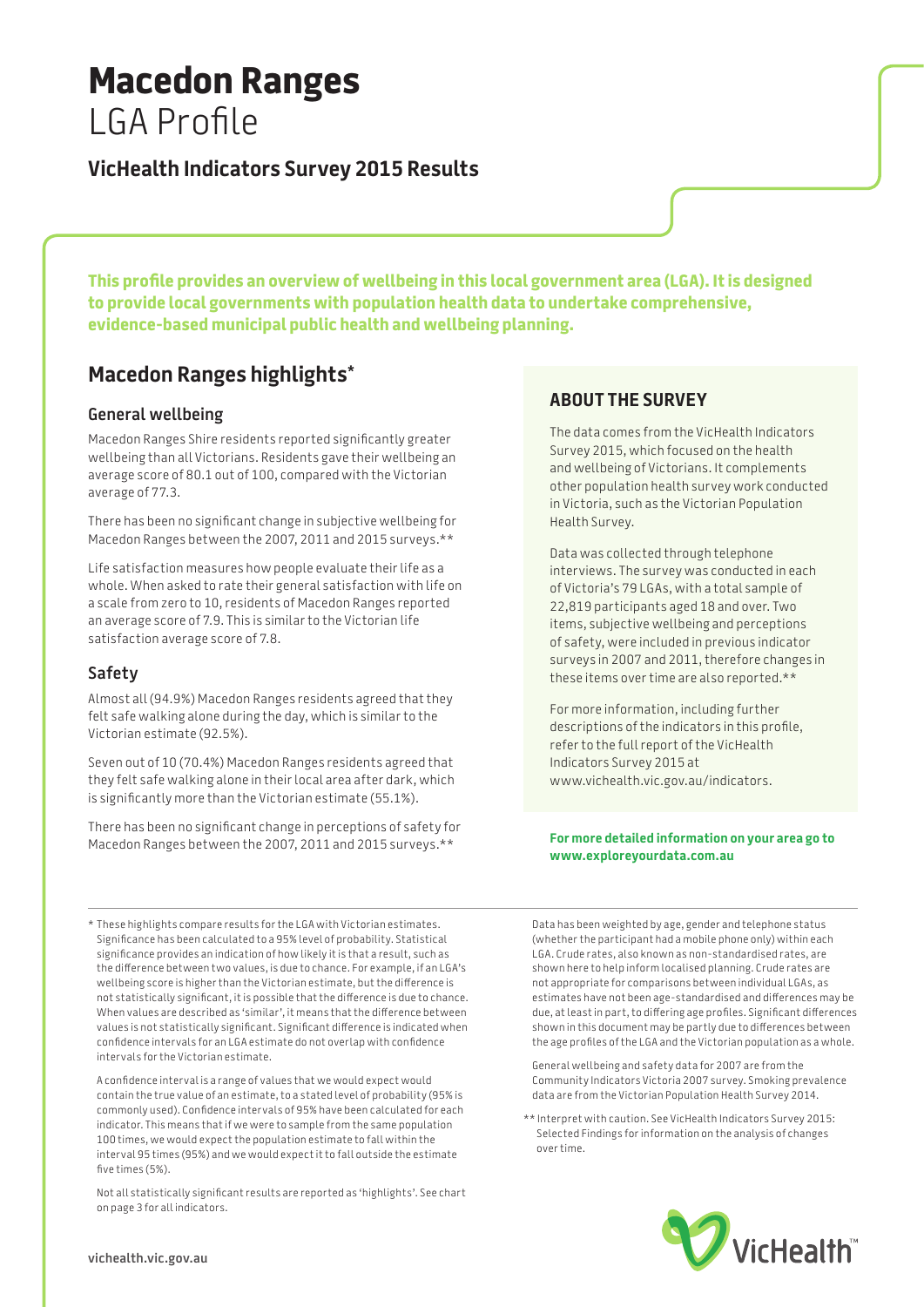#### **Mental wellbeing**

The mental wellbeing indicators were level of resilience, indicators of neighbourhood connection and trust, and attitudes to gender equality in relationships.

Macedon Ranges residents reported an average resilience score of 6.7 out of 8. This is significantly higher than Victorian residents, who reported an average resilience score of 6.4.

The proportion of Macedon Ranges residents who agreed that people in their neighbourhood are willing to help each other out was 90.6%, significantly more than the Victorian estimate (74.1%).

Almost eight out of 10 (77.9%) residents felt that they live in a close-knit neighbourhood, significantly more than the Victorian estimate (61.0%).

A significantly larger proportion of Macedon Ranges residents agreed that people in their neighbourhood can be trusted (86.6%), compared to the proportion of Victorians who agreed (71.9%).

### **Physical activity**

Physical activity indicators were number of days of being physically active for at least half an hour (specifically, zero days = inactive; four or more days = adequately active), indicators of type of organised and non-organised physical activity, and an indicator for sedentary behaviour at work.

Compared to all Victorians, a similar proportion of Macedon Ranges residents engaged in no physical activity during the week (17.7%, Victoria = 18.9%). A similar proportion of Macedon Ranges residents engaged in physical activity four or more days per week compared with the Victorian estimate (34.7%, Victoria = 41.3%). The three most popular non-organised physical activities in Macedon Ranges were walking (51.6%), jogging or running (11.8%), and cycling (10.2%).

#### **Healthy eating**

Healthy eating indicators were vegetable, fruit and water consumption, as well as frequency of take-away meals and snacks. Macedon Ranges residents ate an average of 2.5 serves of vegetables per day, which is similar to the Victorian average of 2.2. Macedon Ranges residents reported eating an average of 1.7 serves of fruit each day, which is similar to the Victorian average of 1.6. On average, Macedon Ranges residents drank 5.1 cups of water per day. This is similar to the Victorian average of 5.4.

#### **Alcohol**

Alcohol indicators included risk of short-term harm from alcohol consumption (five drinks or more on a single occasion), very high risk of short-term harm from alcohol consumption (11 or more drinks on a single occasion) and respondents' attitude towards getting drunk to the point of losing balance.

Just under one-third (31.4%) of Macedon Ranges residents were identified as being at risk of short-term harm from alcohol in a given month, similar to the Victorian estimate (29.4%). Compared to all Victorians, a similar proportion of Macedon Ranges residents was identified as being at very high risk of short-term harm each month (9.8%, Victoria = 9.2%).

Almost three out of 10 (29.3%) residents living in Macedon Ranges agreed that getting drunk every now and then is okay. This is similar to the proportion of Victorians who agreed (27.9%).

### **How to use the indicator results**

Page 3 of this profile contains a chart displaying information about each indicator. Details on how to interpret the data are provided below.

**Column 1 – Indicator:** contains the name of each indicator (e.g. Participation in any organised physical activity), grouped by topic area (e.g. Physical activity).

**Column 2 – Measure:** identifies whether the values for the indicator represent a percentage or an average score.

**Column 3 – LGA estimate:** contains the value for that indicator across all survey participants within the LGA.

**Column 4 – LGA estimate confidence interval:** contains the 95% confidence interval for the LGA value, with the lower and upper values listed in brackets.

The remaining columns display data for the whole of Victoria. This allows readers to gauge how LGA results for each indicator compare to the rest of the state.

**Column 5 – Victorian estimate:** contains the average response for that indicator for all survey participants within Victoria, typically presented as a percentage.

**Columns 6 and 8 – Victoria least favourable and Victoria most favourable:** contain the worst and best LGA values in Victoria for that indicator, respectively. Note that this is not necessarily the same as the lowest and highest LGA values for any given indicator. Sometimes a higher value is considered less favourable (for example, for time spent sitting on a usual work day).

**Column 7 – Victorian range:** is the graphical section of the chart and displays four pieces of information.

- 1. The range of LGA scores across Victoria is indicated by the length of the grey bar. Note that the bars have been scaled to fit within the chart.
- 2. The red vertical line on the grey bar indicates where the Victorian estimate is located within the range of LGA values (matching the value in the Victorian estimate column).
- 3. The position of the coloured circle indicates the location of the LGA value within the range of values for all 79 LGAs.
- 4. Whether the LGA value was significantly different to the Victorian estimate is shown by the colour of the circle. See the chart legend for an explanation of the circle colours.